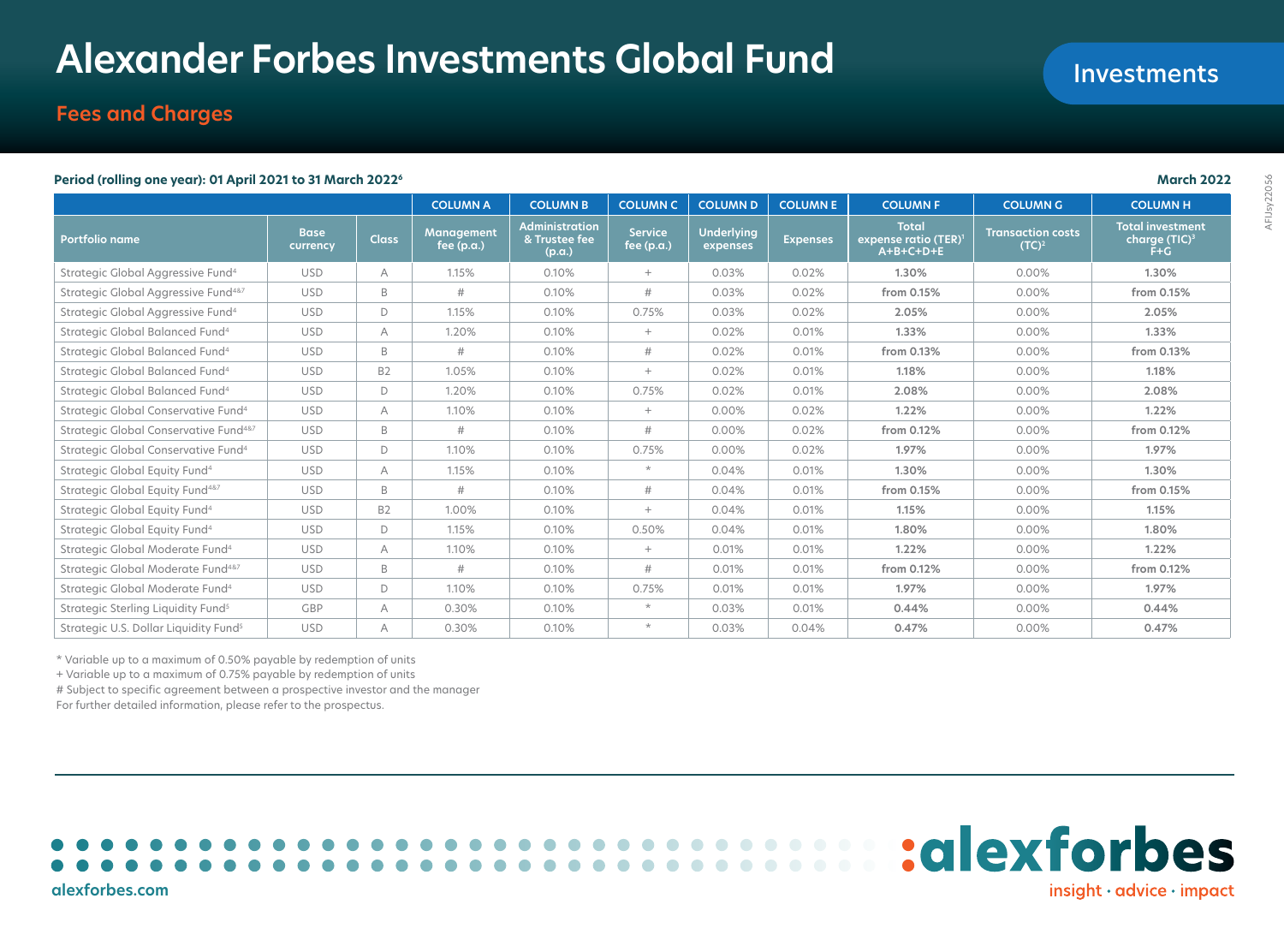## **Key**

- **1. Total expense ratio (TER):** The percentage of the value of the portfolio that was incurred as expenses relating to the administration (charges, levies and fees) of the portfolio. TER is calculated over a rolling one-year period (or since inception, where applicable), to the most recent calendar month. A higher TER does not necessarily imply a good return. The current TER may not necessarily be an accurate indication of future TERs.
- **2. Transaction costs (TC):** The percentage of the value of the portfolio that was incurred as costs relating to the buying and selling of the assets underlying the portfolio. Transaction costs are a necessary cost in administering the portfolio and impacts portfolio returns. It should not be considered in isolation, as returns may be impacted by many other factors over time, including market returns, the type of financial product, the investment decisions of the investment manager and the TER. Calculations are based on actual data where possible and best estimates where actual data is not available.
- **3. Total investment charge (TIC):** The percentage of the portfolio that was incurred as costs relating to the investment of the portfolio. It is the sum of the TER and TC.
- 4. A fund of funds is a portfolio that invests in portfolios of collective investment schemes that levy their own charges, which could result in a higher fee structure for the fund of funds.
- 5. A feeder fund is a portfolio that invests in a single portfolio of a collective investment scheme, which levies its own charges and which could result in a higher fee structure for the feeder fund.
- 6. With effect from the period ending 30 June 2018, the charges are calculated for the latest rolling one-year period. Historically, they were calculated for the annualised, rolling three-year period.
- 7. Currently no units in issue in these class funds.

#### **Important notes**

- **•** Full details of all fees, charges, and expenses, and how they may be applied, are set out in the prospectus and the schedules thereof.
- **•** These charges and expenses do not include any telegraphic transfer and banking charges that may be incurred on the purchase or redemption of units.
- **•** These charges will reduce the investment value.
- **•** All the above fees are current fees and may be subject to change as detailed in the prospectus.
- **•** Any of the fees that the manager is entitled to receive and retain pursuant to the prospectus or any schedule thereof (including any management fee, trustee and administration fee or service fee) may, subject to the class of units held, be payable either:
	- a) out of each class fund; or
	- b) by way of a redemption of such investor's units as are required to meet such fees.
- **•** Subject to any applicable law, the manager may rebate all or any part of its fees to financial intermediaries.
- **•** There may be differences in totals due to rounding.

# **Disclaimer**

This document is for information purposes only and the information in this document is not advice, as defined in the *Financial Advisory and Intermediary Services Act (No. 37 of 2002)*. This document does not form part of the Alexander Forbes Investments Global Fund (the Fund) prospectus, and is not an invitation to subscribe for participatory interests (units) in the fund or in any of its class funds. The prospectus is available upon request from Alexander Forbes Investments Jersey Limited (the manager). The matters set out herein should not be relied upon for the purposes of making an investment in the fund. The fund is an open-ended collective investment scheme, which was established in Jersey on 28 April 1997 as an unclassified fund. Unclassified funds are not covered by the Compensation for Investors (Jersey) Regulations 1988. The fund is an unregulated collective investment scheme in the UK and its promotion in the UK is restricted by the *Financial Services Act 1986*. The fund is a foreign collective investment scheme approved to solicit investments from members of the South African public, in terms of section 65 of the *Collective Investment Schemes Control Act (No. 45 of 2002)*. At the time of publication, the information in this document was correct. However, the information is subject to change. South African investors should review the Schedule of Similarities and Differences (the schedule), reflecting the key differences and similarities between the regulations applicable to the fund, and those applicable to South African registered collective investment schemes. The **[SCHEDULE](https://www.alexanderforbesinvestments.co.je/Documentation/DownloadFile?mappingName=IsJersey&fileName=SGF_Similarities_and_Differences.pdf)** is available for inspection on our website.

## **Risks (portfolio specific)**

**Derivatives:** There is no assurance that a portfolio's use of a derivative strategy will succeed. A portfolio's management may employ a sophisticated risk management process, to oversee and manage derivative exposures within a portfolio, but the use of derivative instruments may involve risks different from, and, in certain cases, greater than, the risks presented by the securities from which they are derived.

**Exposure to foreign securities:** Foreign securities within portfolios may have additional material risks, depending on the specific risks affecting that country, such as: potential constraints on liquidity

and the repatriation of funds; macroeconomic risks; political risks; foreign exchange risks; tax risks; settlement risks; and potential limitations on the availability of market information. Fluctuations or movements in exchange rates may cause the value of underlying international investments to go up or down. Investors are reminded that an investment in a currency other than their own may expose them to a foreign exchange risk.

**Fund of funds:** A fund of funds is a portfolio that invests in portfolios of collective investment schemes (unit trusts) that levy their own charges, which could result in a higher fee structure for the fund of funds.

**Feeder funds:** A feeder fund is a portfolio that invests in a single portfolio of a collective investment scheme, which levies its own charges and which could result in a higher fee structure for the feeder fund.

**Drawdown:** The potential magnitude of loss - the largest peak-to-trough decline in returns over the period, also known as the maximum drawdown.

**Liquidity:** The risk that a given security or asset cannot be traded quickly enough in the market to prevent a loss (or make the required profit).

**Equities:** The value of equities may vary according to company profits and future prospects, as well as more general market factors. In the event of a company default, the owners of their equity rank last in terms of any financial payment from that company.

**Bonds:** The value of fixed income investments (e.g. bonds) tends to decrease when interest rates and/ or inflation rises. Bonds issued by major governments and companies, will be more stable than those issued by emerging markets or smaller corporate issuers. If an issuer experiences financial difficulty, there may be a risk to some, or all, of the capital invested. Any historical or current yields quoted should not be considered reliable indicators of future performance.

For a detailed description of these risks, and other risks that are relevant to the portfolio, please refer to the **[PROSPECTUS](https://www.alexanderforbesinvestments.co.je/Documentation/DownloadFile?mappingName=IsJersey&fileName=Prospectus.pdf)**.